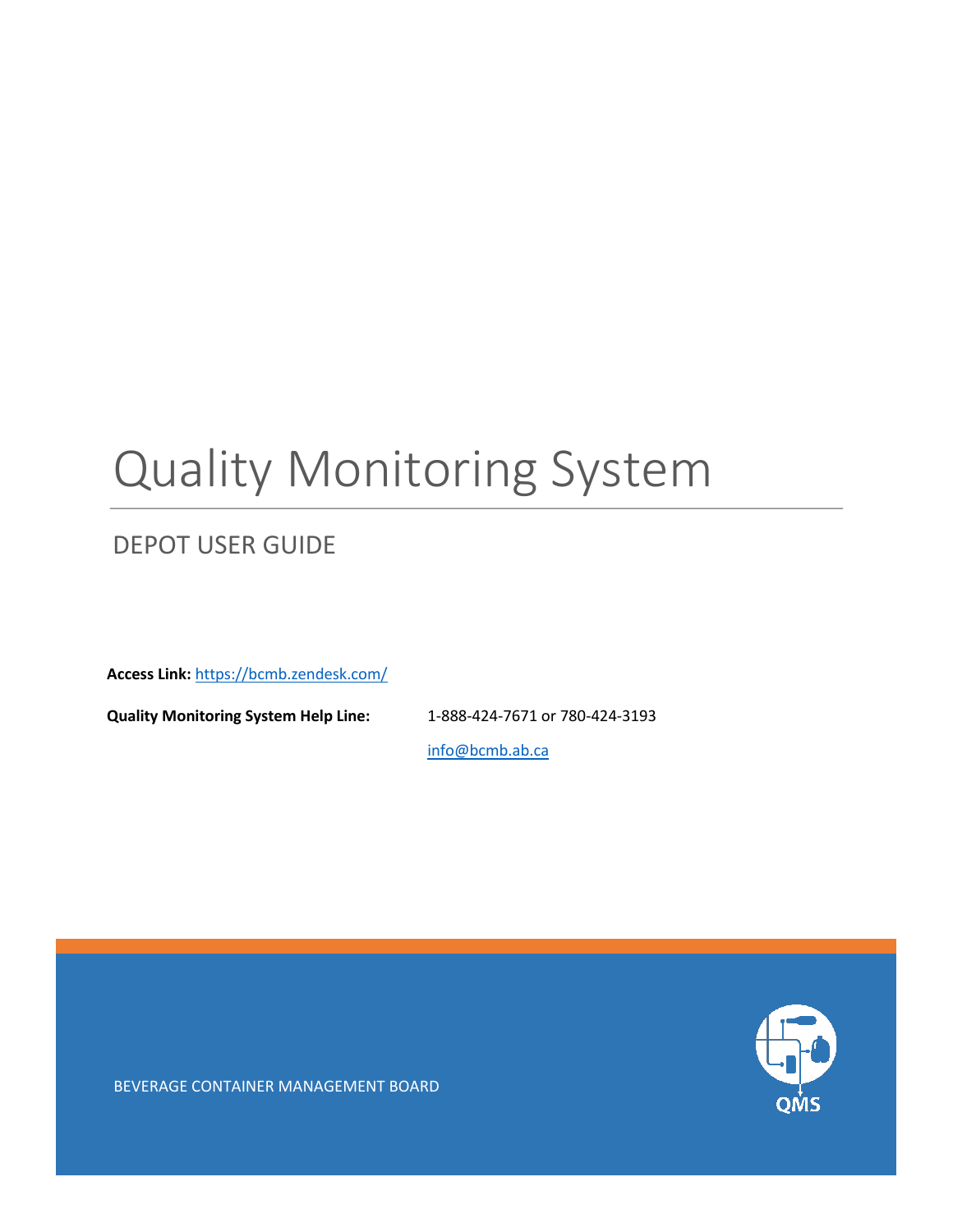

# **Contents**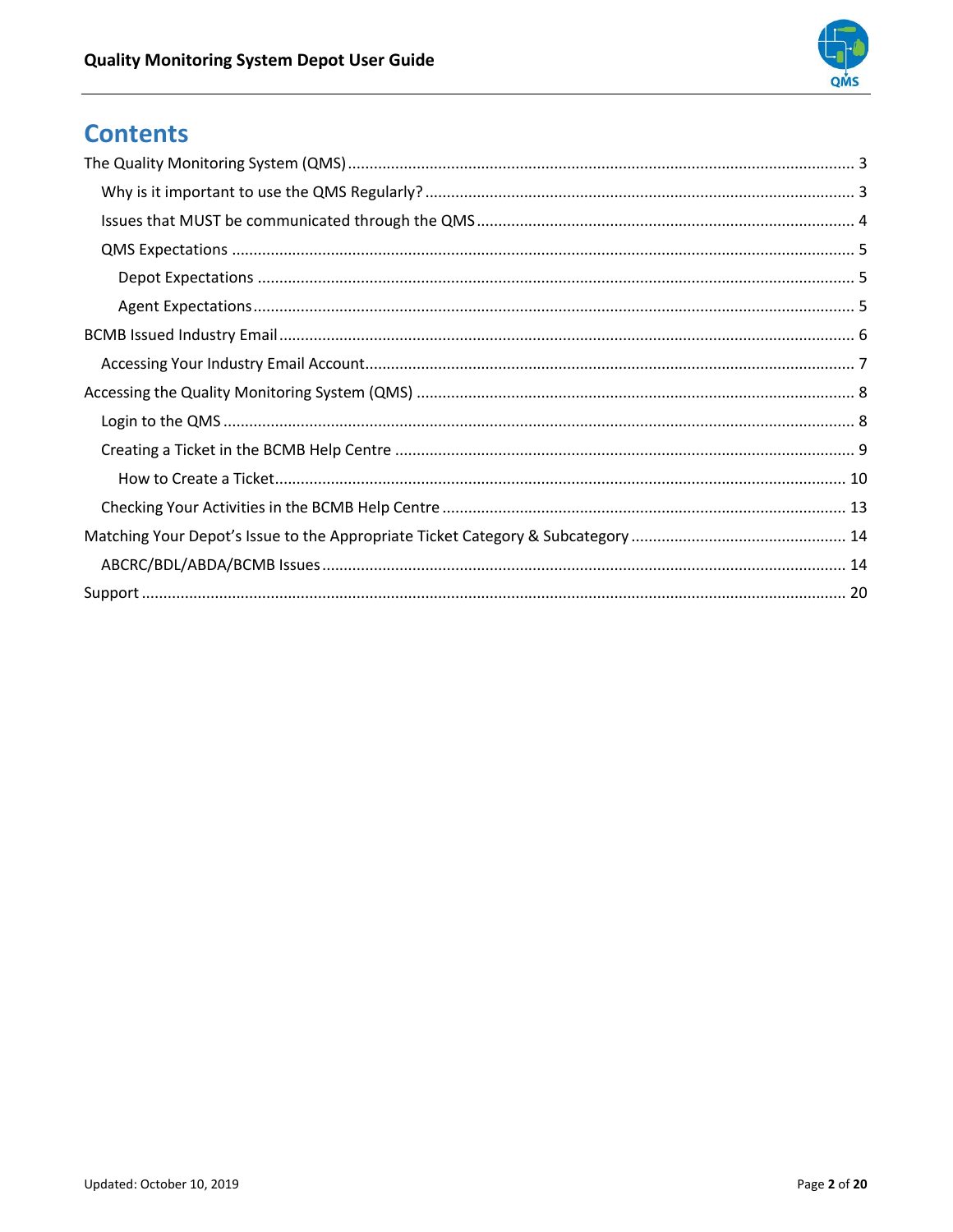

## <span id="page-2-0"></span>**The Quality Monitoring System (QMS)**

The Quality Monitoring System (QMS) is being utilized by Alberta's beverage container recycling industry to record, track and resolve issues within our industry. All Depots and industry partners are required to use the system.

The QMS is a centralized, online system, which works to provide efficient and quality responses and resolutions to issues you are experiencing. Industry partners such as the ABCRC, BDL, the ABDA, and each Depot, utilize the system daily. The system is monitored by the BCMB. However, the BCMB will also utilize the system to issue tickets.

In general, the QMS is used to:

- Submit tickets about issues as defined by or that have violated the industry's Service Agreements.
- Submit tickets about issues as defined by or that have violated BCMB by-laws or policies.

It is vital that each Depot gets to know the terms and conditions within the Service Agreement and within the BCMB's by-laws. This will guide you in understanding when you have an issue and what the expected outcome should be. These documents can be found on the BCMB's website at [www.bcmb.ab.ca](http://www.bcmb.ab.ca/)

#### <span id="page-2-1"></span>**Why is it important to use the QMS Regularly?**

When you issue a ticket in the QMS your issue is automatically sent to the correct organization where tickets are monitored on a daily basis. That organization will work to solve and respond to your issue. Issuing a ticket creates a timeline for the issue, records the details of the issue and serves to provide faster resolution times.

It's also worth noting that each ticket you submit can be viewed by each industry stakeholder (BCMB, ABDA, ABCRC, BDL). This means that each organization must be more accountable for providing timely, effective and appropriate resolutions and responses to issues. Please remember, you are also an industry stakeholder as a Depot operator/owner. You are accountable for responding to and providing information in a timely and professional manner.

Each ticket you issue in the QMS has the power to better the system. The more tickets received on any issue or topic, the more opportunity the BCMB has to learn about system problems and ineffective processes, be it our own processes or those of the ABCRC, BDL or the ABDA. With the proper information in hand, the industry can work together to resolve common issues and make the industry more efficient. Repetitive issues logged in the QMS can be used to better Service Agreements and bylaws.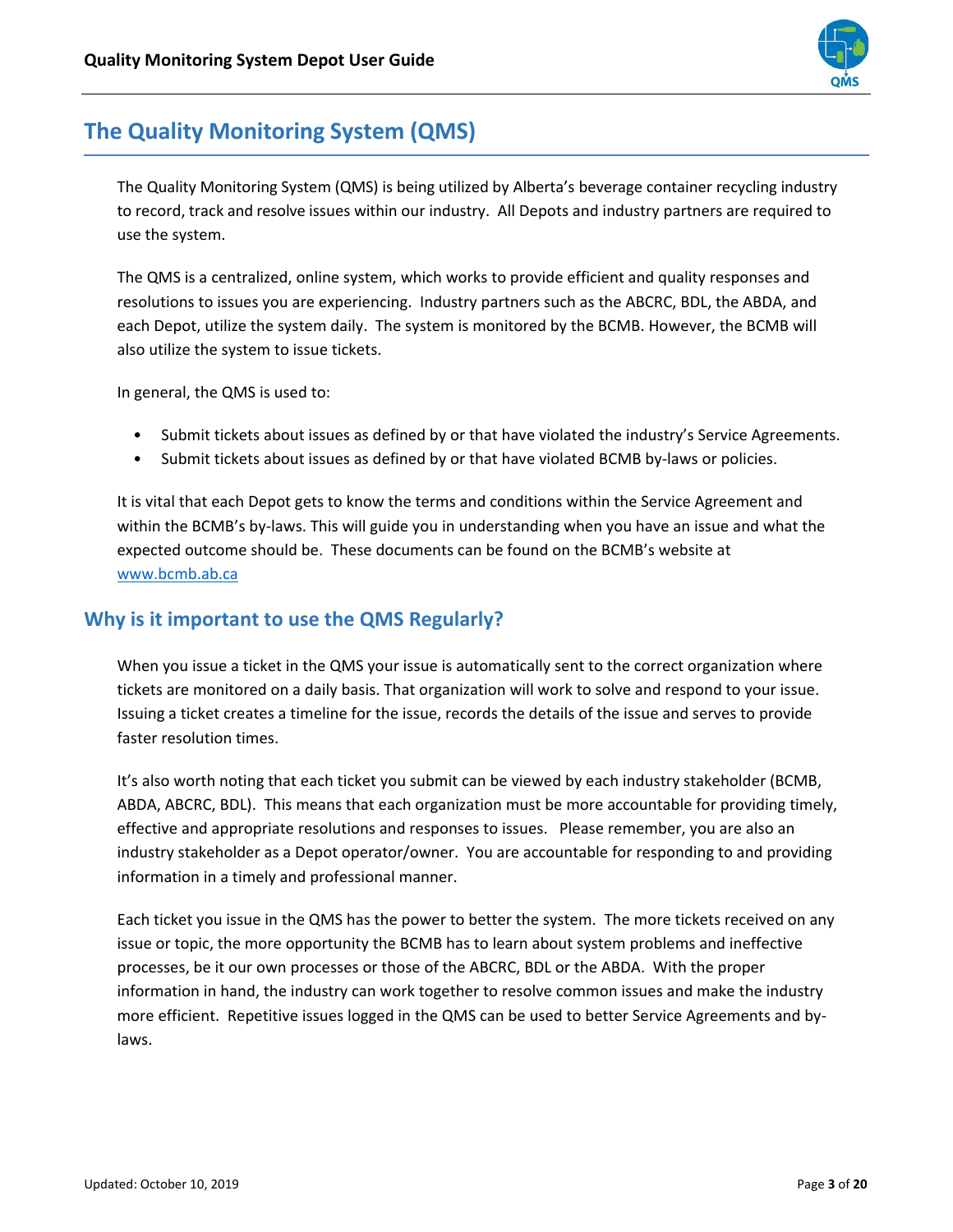

#### <span id="page-3-0"></span>**Issues that MUST be communicated through the QMS**

All Depots must use the QMS to complete the following actions. Any other means of communication will not be accepted for these requests and the Depot will be instructed to submit the request through the QMS.

• **Responding to and Challenging a Zone 2 Audit**. As per the Service Agreement:

*Schedule H, 2.4: "The Depot Operator shall communicate its intentions regarding the audit results through the Quality Monitoring Tool by replying to the ticket issued by CSA prior to the end of the next scheduled day of Depot operations stating that they accept or are challenging the audit. Failure by the Depot Operator to communicate its intention regarding the audit results prior to the end of the next scheduled day of Depot operations shall result in their deemed acceptance of the audit. Where a Depot Operator challenges the result, they will notify CSA through the Quality Monitoring Tool and arrange a time for a recount that will occur within five Business Days of the challenge . . . CSA shall communicate results of the recounted audit through the Quality Monitoring Tool publishing to the original ticket within two Business Days of the recount being completed."*

• **Transportation issues**. As per the Service Agreement:

*Schedule D, 4.2: Carrier Direct Depots: "CSA shall work to resolve the reported deficiency within 4 hours of notification and inform the Depot through QM"; Article 4, 4.2.2.1: "Direct Carriers to adhere to the pick-up schedule and, if there are any impending delays, advise the applicable Depot Operator"*

- **Questions regarding the registration of beverage containers**
- **Submission of beverage container images**
- **Submission of Container Validation Request Forms (CVRs)**
- **Depot Closure Notifications and Depot Change of Hours Requests**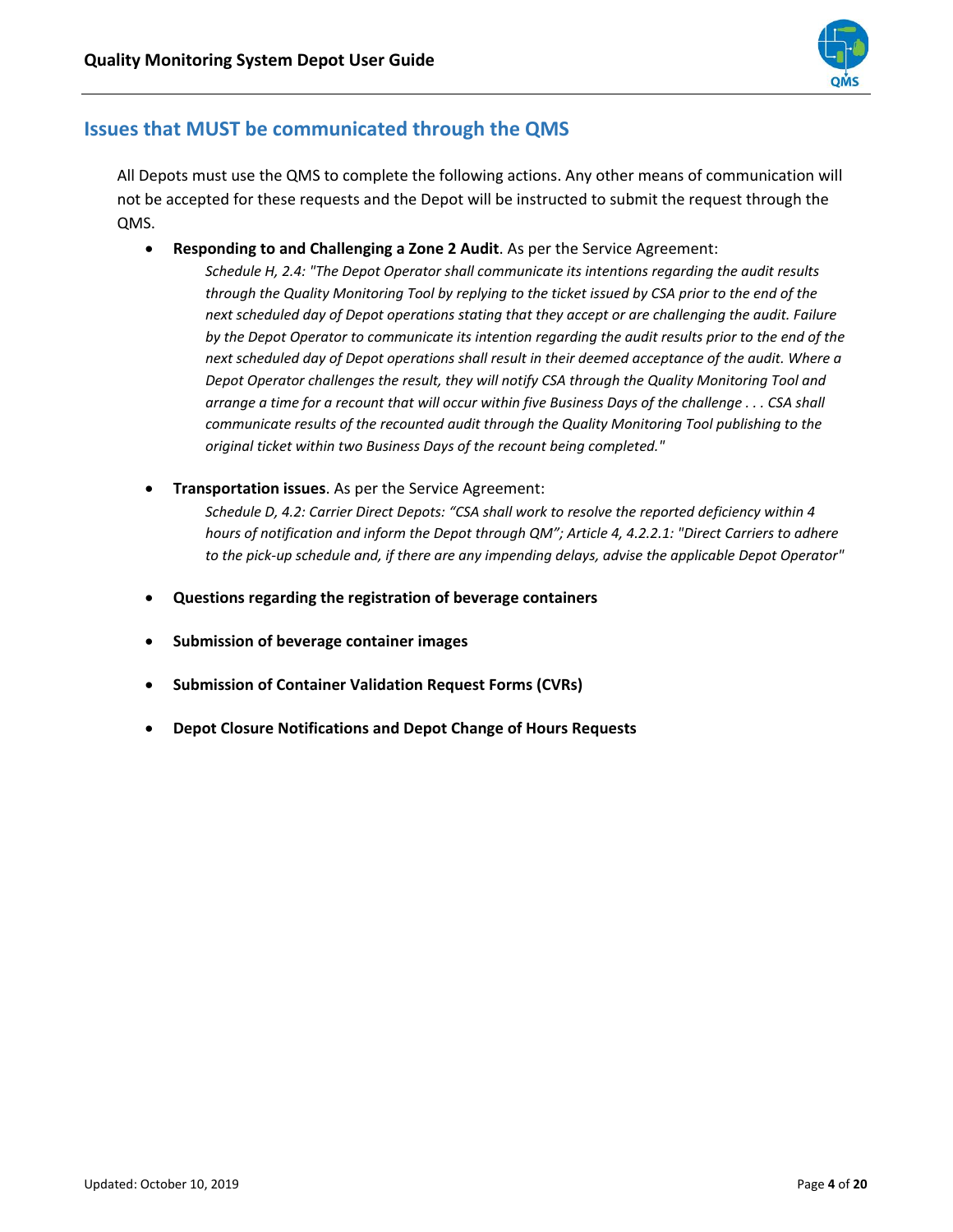

#### <span id="page-4-0"></span>**QMS Expectations**

The QMS is an accepted communication tool in our beverage container recycling industry. For the QMS to be an effective tool for communication, certain industry leadership approved timelines have been implemented for both Depots and Agents.

#### <span id="page-4-1"></span>**Depot Expectations**

Depots have **3 days** to respond to a ticket/request from an Agent, except for where another timeline has been agreed upon by both parties and recorded in the ticket. **If the Depot does not provide the Agent with a response within the 3-day timeline or agreed upon timeline, the issue is considered accepted by the Depot, the ticket is considered resolved and the ticket will be closed.**

If you wish to respond to a ticket that has been closed, you have 30 days to do so before you are no longer able. Responding to a closed ticket will re-open that ticket. Please ensure that if you are responding to a closed ticket, you are responding to the same issue that the ticket was originally regarding. **If you wish to contact any Agent regarding a new or separate issue, you must create a new ticket (see** *How to Create a Ticket* **in this Guide)**.

#### <span id="page-4-2"></span>**Agent Expectations**

All tickets submitted to any Agent are to be acknowledged within 1 day. Additionally, all supplies related issues are to be resolved within  $1 \text{ day}$  from when the ticket was submitted by the Depot, and all transportation issues are to be resolved within 4 hours from when the ticket was submitted by the Depot. Finally, all Depot submitted comments are to be responded to by an Agent within 1 day.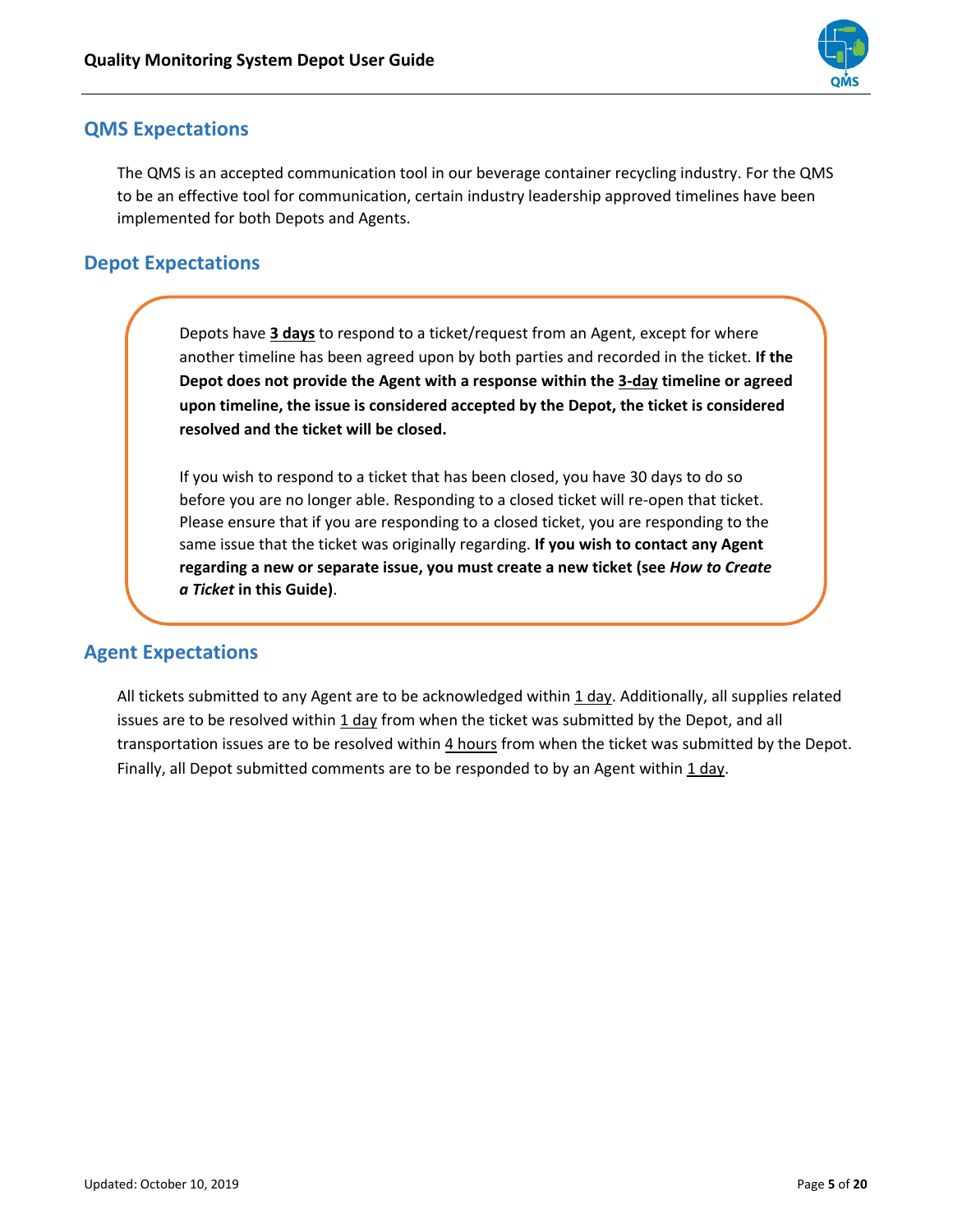

## <span id="page-5-0"></span>**BCMB Issued Industry Email**

In addition to the Quality Monitoring System (QMS), each Depot will be provided with a BCMB assigned industry email. This email address will serve as your industry email and your login to the QMS.

**This is the ONLY email address the BCMB, ABCRC, ABDA or the BDL will use to communicate with your Depot. Additionally, the QMS will only accept tickets issued from Industry email addresses – no personal email addresses will be accepted into the system.** 

Please note, email communication is an accepted communication tool for all industry communications and issues and mandatory usage is required by each Depot operator.

### **IT IS YOUR RESPONSIBILITY TO MONITOR YOUR INDUSTRY EMAIL ON A REGULAR BASIS***.*

Industry controlled emails ensure that the BCMB and other stakeholders have a verifiable, current and active method of communication with each Depot. Failure to respond or act accordingly because you have failed to access your industry emails does not provide you with an excuse for violation of any bylaw, policy, Service Agreement or condition of the industry.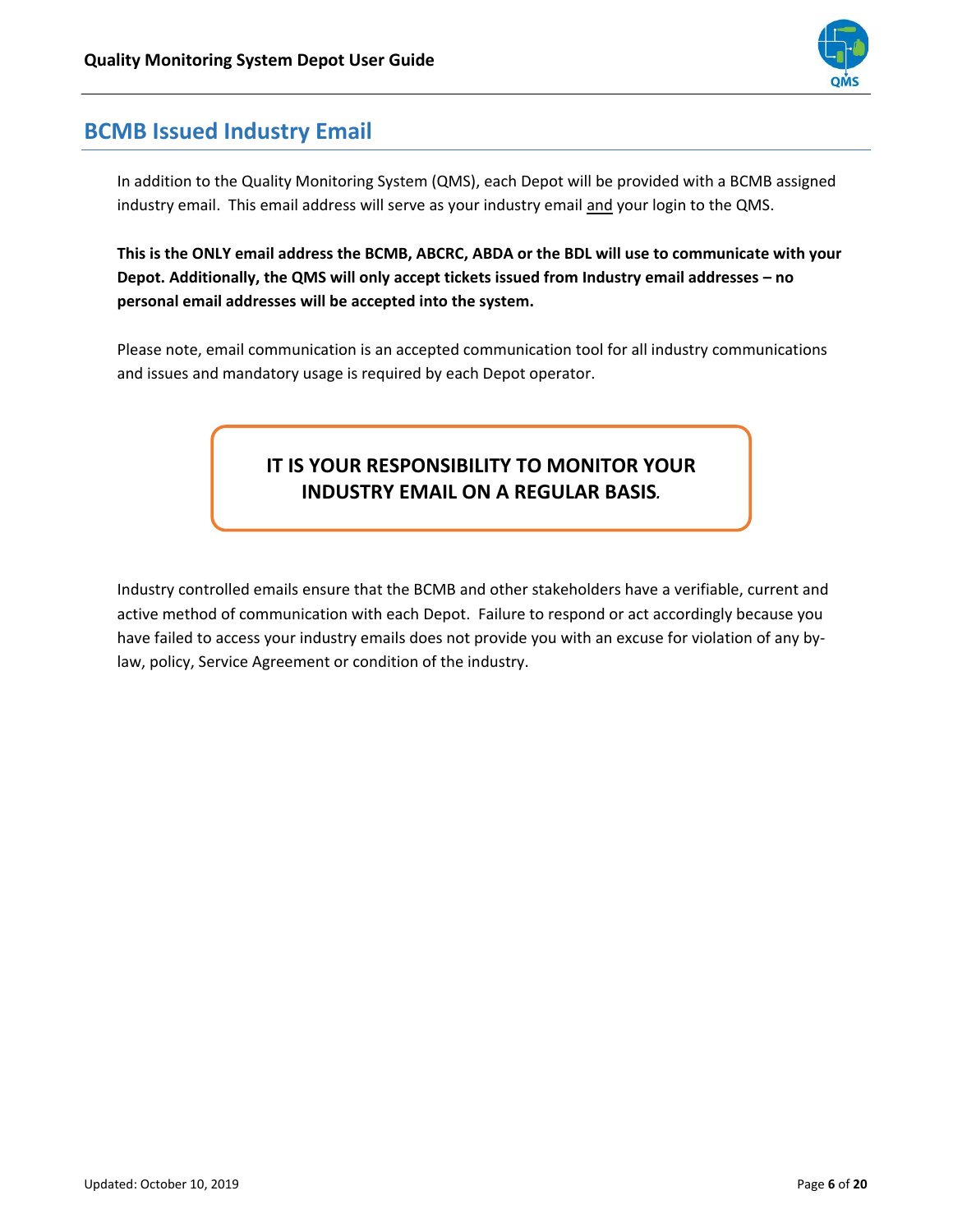

#### <span id="page-6-0"></span>**Accessing Your Industry Email Account**

The BCMB has set up an Industry Email account for you. To access the account:

- 1. Ensure that you have internet access.
- 2. Open your web browser (Internet Explorer, Chrome, Firefox, etc.) and type http://mail.google.com into the browser's address bar at the top of the page.
- 3. You will be taken to a login screen as seen in the image below.



- 4. Type the email address and password that the BCMB has provided you with into the login page fields and click the "Sign In" button.
- 5. You may receive prompts to input a phone number; this is your choice but not necessary. Press the "Skip" button if you choose to move to the next step without entering your phone number.
- 6. If you already have a Gmail account, you may see your existing Gmail address in the email field. Click on "Sign in with a different account" and input your industry Gmail email address and password into the fields and click "Sign In."

<span id="page-6-1"></span>You should now have access to your industry email account. Please contact the BCMB at 780-424-3193 if you have difficulty accessing your email.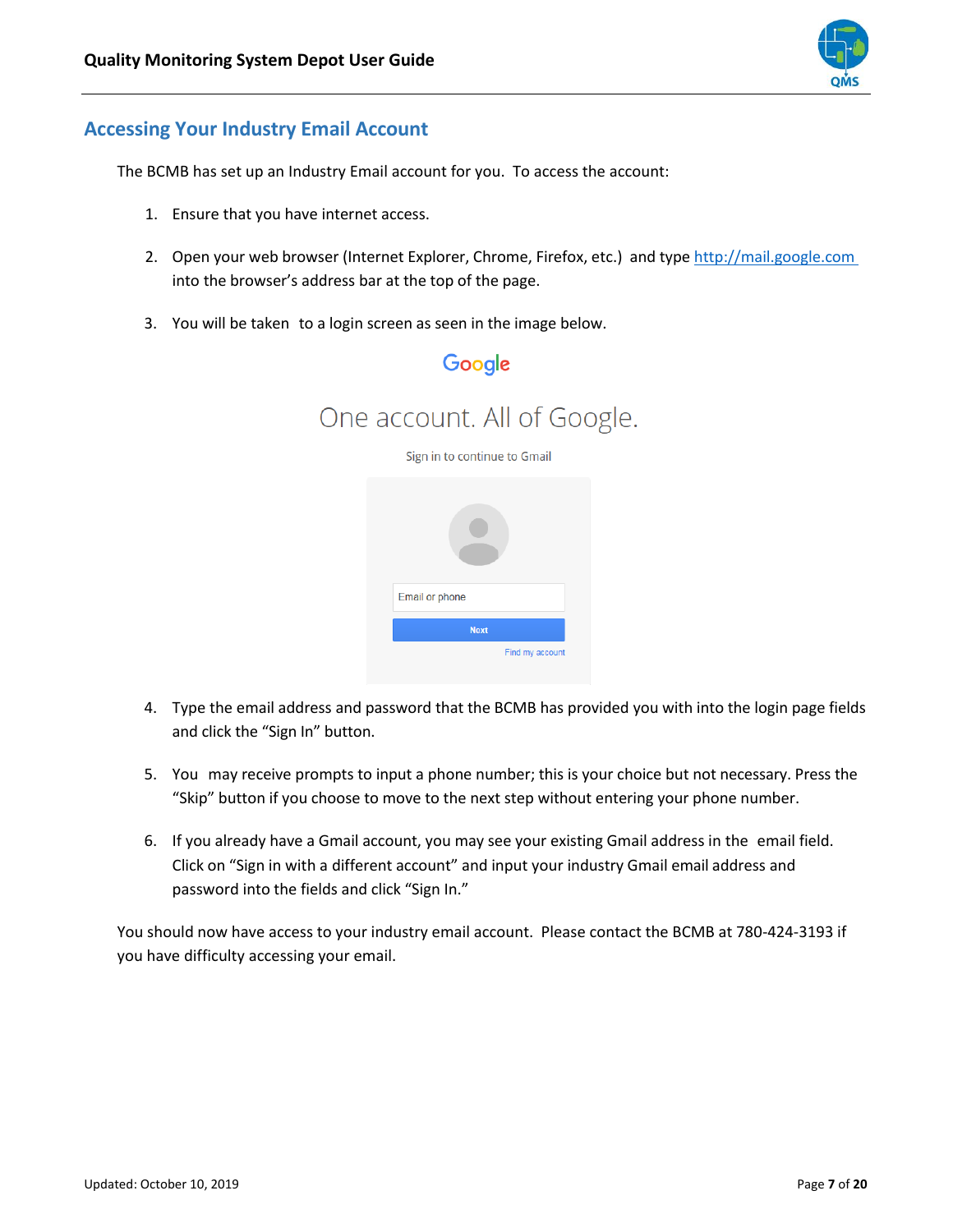

## **Accessing the Quality Monitoring System (QMS)**

The next section will show you how to login in to the QMS and submit a ticket.

#### <span id="page-7-0"></span>**Login to the QMS**

1. Go to <https://bcmb.zendesk.com/>. You will be taken to a login screen of the BCMB Help Centre (QMS):

|                | Sign in to BCMB Help Centre |  |
|----------------|-----------------------------|--|
| Email          |                             |  |
|                |                             |  |
| Password       |                             |  |
|                |                             |  |
| Stay signed in |                             |  |
|                |                             |  |
|                | <b>Sign in</b>              |  |
|                | Forgot my password          |  |

- 2. Type your industry email account into the top field and your provided password below. This will be the same email address and password that were provided for your industry email account.
- 3. Click **Sign In** ( **Sign in** ) and you will be taken to the homepage of the QMS (see below).

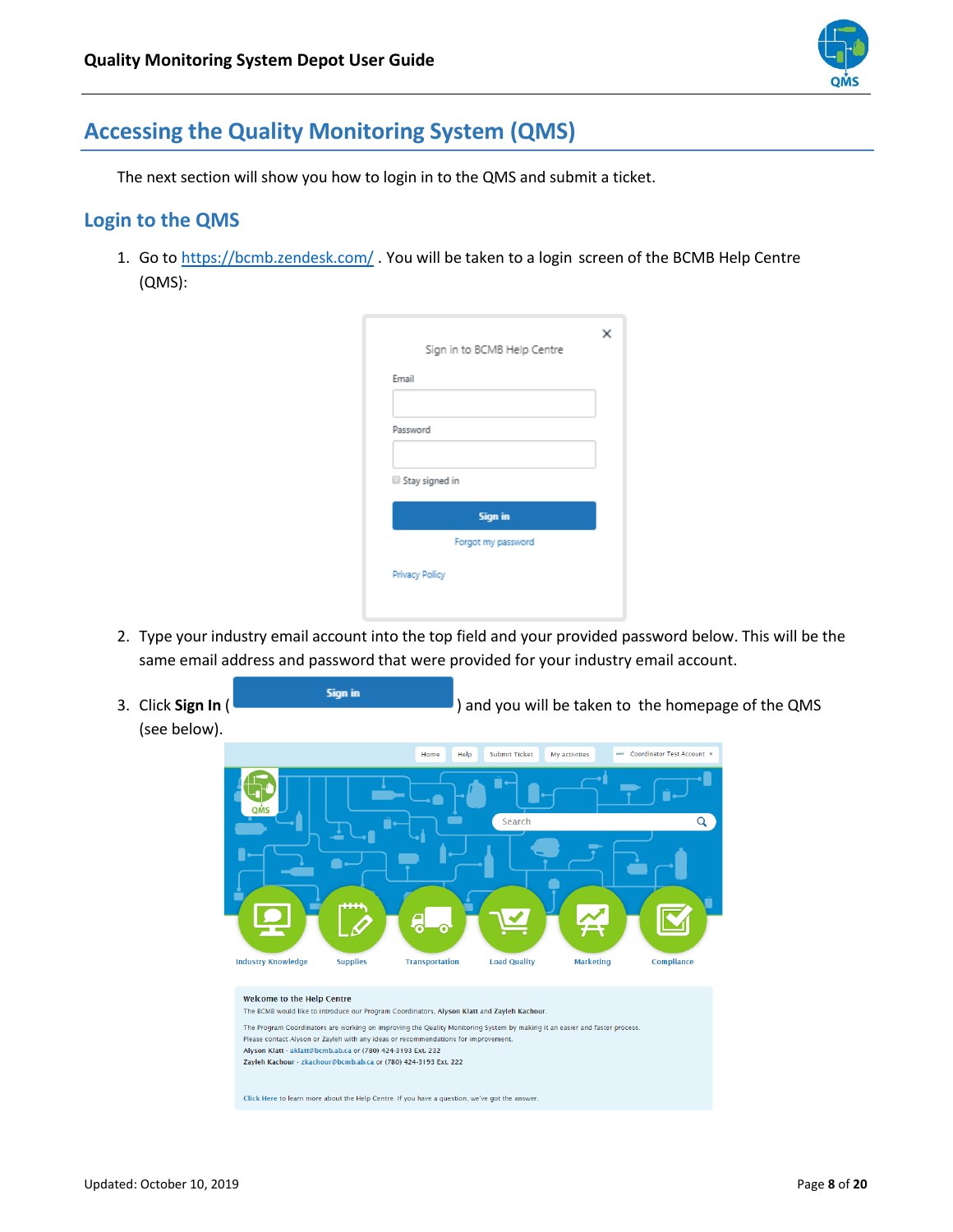

You are now on the homepage of the Quality Monitoring System. Note your Depot's name in the upper right corner. Take some time to read through the informative articles (such as those pictured below) provided by clicking on topic headings and familiarize yourself with the layout of the QMS.

#### **Industry Updates & Notices**

#### **Compliance**

Keeping You Up to Date

- \* Quality Monitoring System (QMS) Communication
- \* Depot Marketplace
- Newsletters
- **Compliance Builds Better Businesses**
- Uniform Code of Accounts
- Suspicious Containers

#### **Quality Monitoring System** (QMS) & e-Access

How to Use Our Industry's Online Tools

- \* Quality Monitoring System (QMS) User Guide
- Quality Monitoring System Code of Conduct
- Etiquette Submitting & Responding to tickets in the Quality Monitoring System
- · e-Access Guide

Note: Articles beginning with a star (<sup>\*</sup>) are highlighted articles that may be new or especially important articles.

#### <span id="page-8-0"></span>**Creating a Ticket in the BCMB Help Centre**

The BCMB Help Centre is a user-friendly, help-desk interface (powered by Zendesk) that enables Depot owners/operators to submit "tickets" when experiencing issues in our beverage container recycling industry. The "ticket" is the communication sent to the organization responsible for resolution, stating the details of that specific issue.

Once a ticket has been submitted by a Depot, it is the responsibility of the receiver to work towards a resolution of the issue within the timelines of the Service Agreement. Please remember, it is your responsibility to review and follow all requirements, timelines, and conditions of the Service Agreement.

#### **Please note, submitting a ticket will enhance your customer service from the industry, and will not affect it negatively.**

All industry partners appreciate the time you have taken to submit a ticket. The data collected by BCMB is dependent on Depots communicating their issues effectively through the QMS. This collected data helps drive improvements in our industry. For example, if BCMB notices that all Depots along a certain highway are submitting tickets regarding transportation issues, it may be a specific driver or carrier that is responsible for these problems.

When the issue can be identified through data, the issue can be addressed and resolved.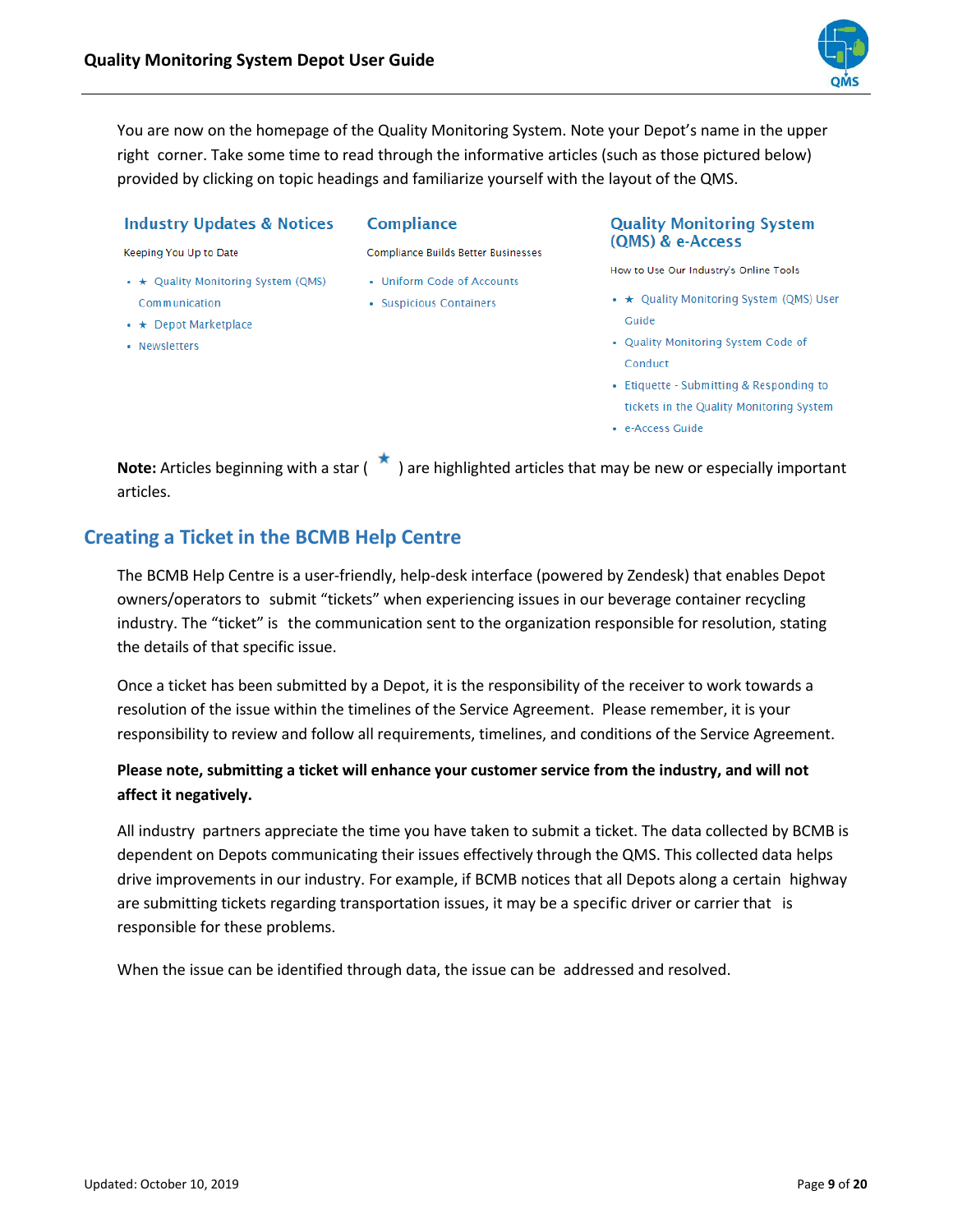

#### <span id="page-9-0"></span>**How to Create a Ticket**

1. To create a ticket, click on **Submit Ticket** at the top of the page (see screenshot below):

|                                                                                    | Help<br>Home | Submit Ticket<br>My activities        | Coordinator Test Account<br>pangr    |
|------------------------------------------------------------------------------------|--------------|---------------------------------------|--------------------------------------|
| QMS                                                                                | Search       | Q                                     |                                      |
| The following page will open:                                                      |              |                                       |                                      |
|                                                                                    | Help<br>Home | <b>Submit Ticket</b><br>My activities | Coordinator Test Account v<br>parent |
| QMS                                                                                | Search       | Q<br>r i l                            |                                      |
| Help Centre > Submit a request<br><b>Submit Ticket</b><br>Please choose a category |              |                                       |                                      |
| ä,                                                                                 |              | $\mathbf{v}$                          |                                      |
|                                                                                    |              |                                       |                                      |

2. Choose the category from the drop-down list that best describes the issue your Depot is experiencing (see Matching Your Depot's Issue to the Appropriate Category & Subcategory on page 20 of the guide).

| Help Centre > Submit a request            |
|-------------------------------------------|
| <b>Submit Ticket</b>                      |
| Please choose a category                  |
| $\overline{\phantom{a}}$                  |
| Supplies                                  |
| Transportation                            |
| Payment                                   |
| <b>Quality Control</b>                    |
| ÷<br><b>POR (Point of Return) System.</b> |

**Note: It is important that the proper category is selected.** This ensures that we are capturing data that reflects the type and volume of issues that Depot operators are experiencing. Accurate information will enable us to identify recurring issues, with the goal of improving our system over time.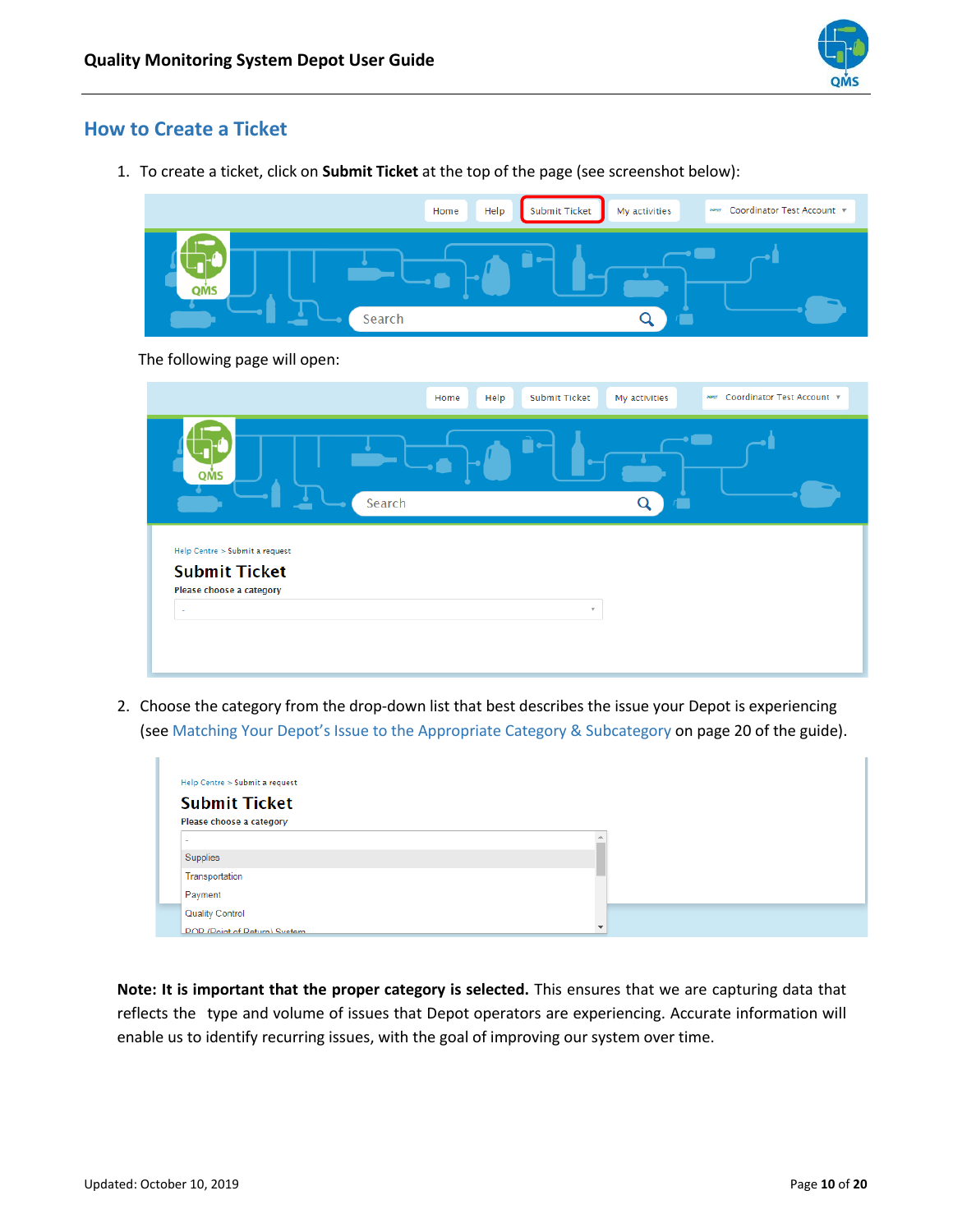

|                                                | Home | <b>Submit Ticket</b><br>Help |              | My activities | New Coordinator Test Account |
|------------------------------------------------|------|------------------------------|--------------|---------------|------------------------------|
| QMS<br>Search                                  |      |                              |              | Q             | e e                          |
| Help Centre > Submit a request                 |      |                              |              |               |                              |
| <b>Submit Ticket</b>                           |      |                              |              |               |                              |
| Please choose a category<br><b>Supplies</b>    |      |                              | $\mathbf{v}$ |               |                              |
|                                                |      |                              |              |               |                              |
| How can we help you?*                          |      |                              |              |               |                              |
|                                                |      |                              |              |               |                              |
|                                                |      |                              |              |               |                              |
|                                                |      |                              |              |               |                              |
| Please enter your name*                        |      |                              |              |               |                              |
|                                                |      |                              |              |               |                              |
|                                                |      |                              |              |               |                              |
| Choose who you need to talk to about supplies* |      |                              |              |               |                              |
| $\sim$                                         |      |                              |              |               |                              |
| <b>Attachments</b>                             |      |                              |              |               |                              |
| M Add file or drop files here                  |      |                              |              |               |                              |
|                                                |      |                              |              |               |                              |
|                                                |      |                              |              |               |                              |
|                                                |      |                              |              |               |                              |
|                                                |      |                              | Submit       |               |                              |

Once you have selected your category, the following screen appears:

3. Choose the appropriate sub-category(s) (see Matching Your Depot's Issue to the Appropriate Category & Subcategory on page 14 of the guide).



**Note: Please avoid the use of "Other" categories in the drop-down list of options when possible.**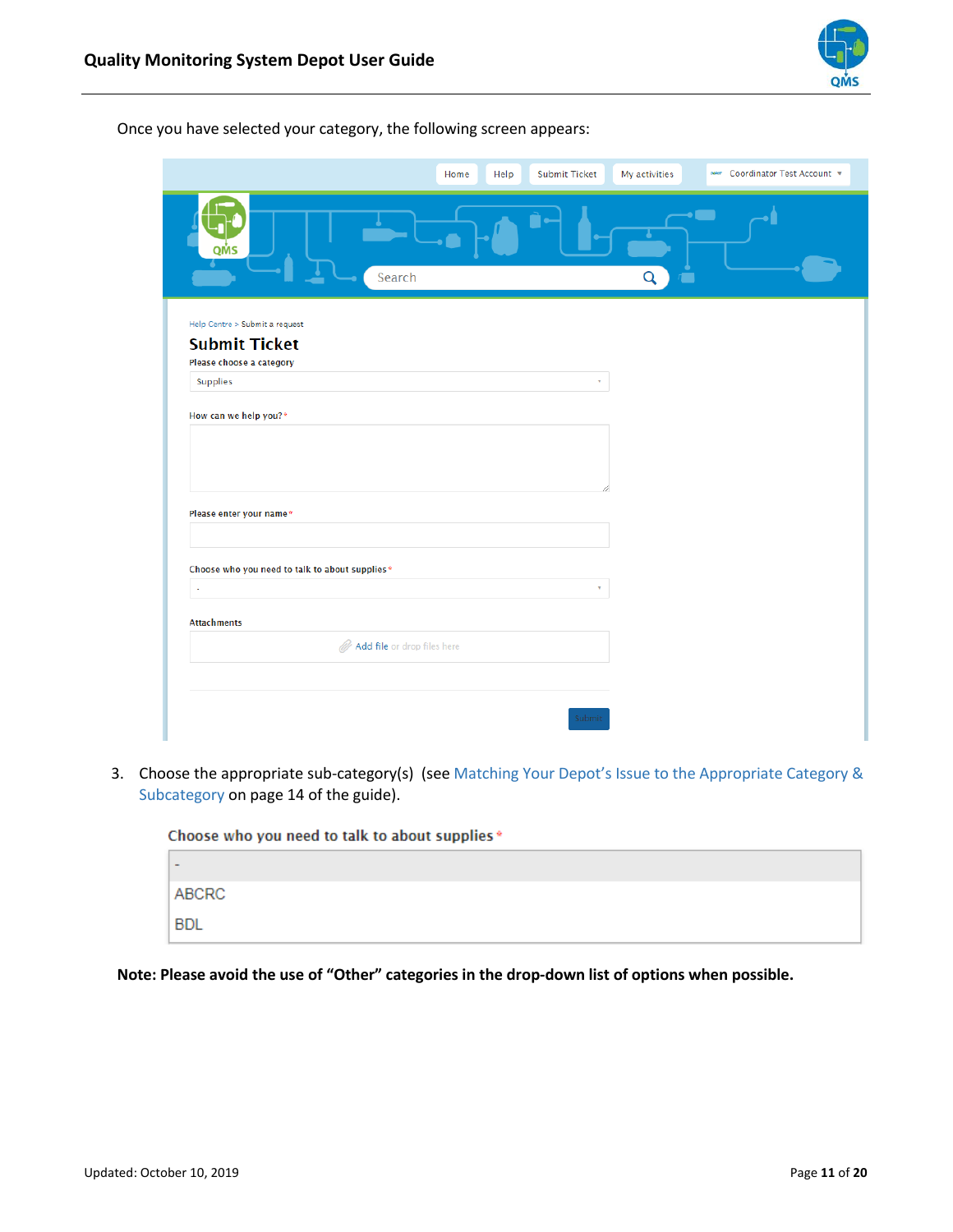

4. Provide as much detail as possible.

| How can we help you?* |  |  |   |
|-----------------------|--|--|---|
|                       |  |  |   |
|                       |  |  |   |
|                       |  |  |   |
|                       |  |  |   |
|                       |  |  | 4 |

To come to a faster resolution by avoiding requests for missing information, please provide as much relevant information as possible on your initial ticket submission. Also, note that even though one industry organization may be responsible for resolution of your specific issue, agents from each of the industry organizations are copied on the ticket through the centralized Help Centre system.

5. Enter the name of the Depot representative who is submitting the ticket.

| Please enter your name* |  |  |  |
|-------------------------|--|--|--|
|                         |  |  |  |
|                         |  |  |  |

6. Attach photo or file if desired.

| M Add file or drop files here |  |
|-------------------------------|--|
|                               |  |

**Important Note:** Each ticket created will have a unique numerical identifier associated with that specific issue. **When replying to a ticket or following up on an existing ticket, you must access that same ticket (note the ticket number) rather than creating a "New Ticket".**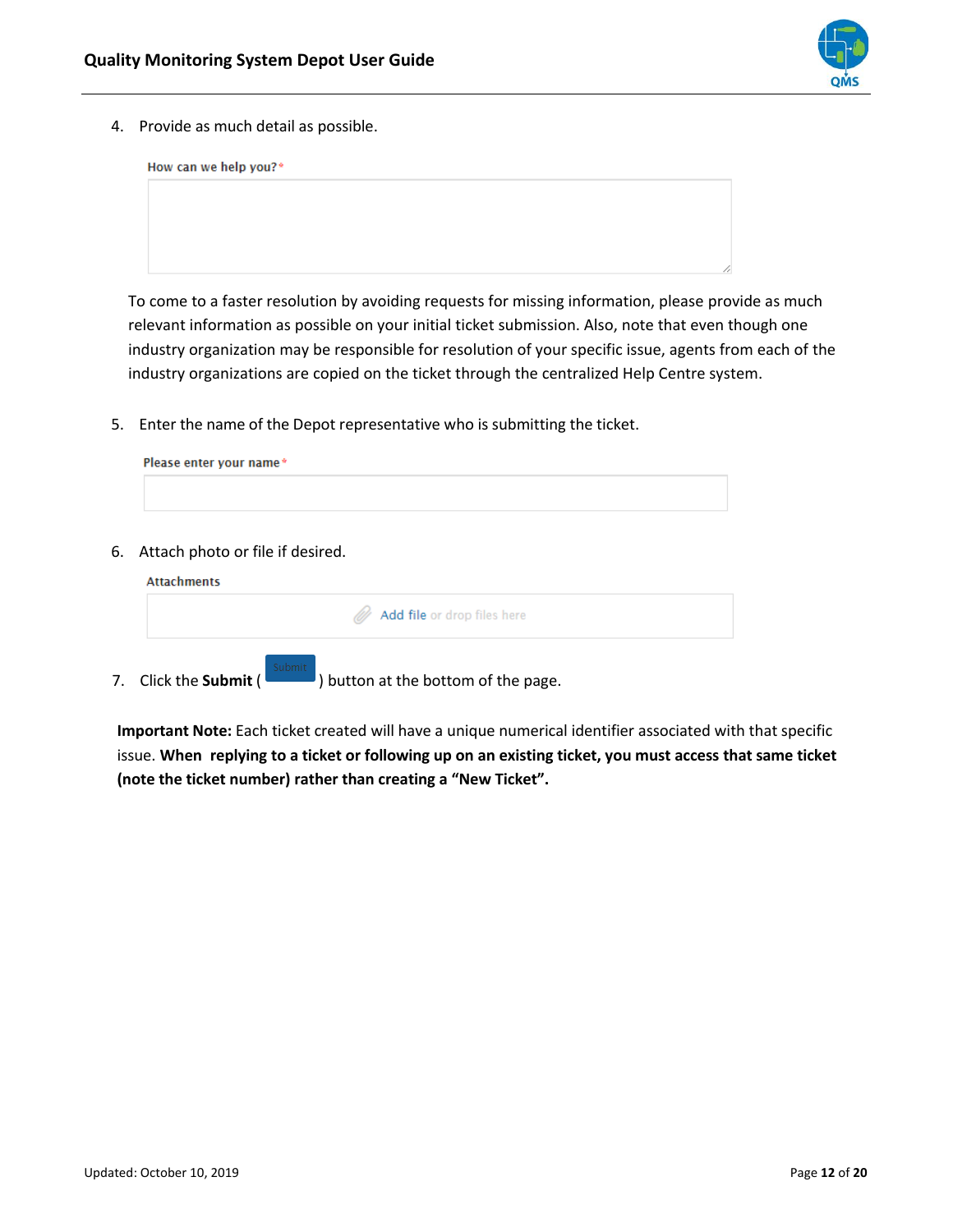

#### <span id="page-12-0"></span>**Checking Your Activities in the BCMB Help Centre**

Once you have logged into the BCMB Help Centre, you can check your activities by clicking the "My Activities" button at the top of the page. This will open a page displaying any communications sent or received:

|                                                                        | Help<br>Home | <b>Submit Ticket</b> | My activities              | New Coordinator Test Account                                                                                          |                           |
|------------------------------------------------------------------------|--------------|----------------------|----------------------------|-----------------------------------------------------------------------------------------------------------------------|---------------------------|
| QMS<br>Search                                                          |              |                      | Q                          | <b>Contract Contract Contract Contract Contract Contract Contract Contract Contract Contract Contract Contract Co</b> |                           |
| <b>My activities</b><br><b>My Activities</b><br><b>Search requests</b> |              |                      |                            | Status: Any                                                                                                           | $\boldsymbol{\mathrm{v}}$ |
| Id<br>Subject                                                          |              |                      | Created                    | Last activity                                                                                                         | <b>Status</b>             |
| <b>TEST TICKET - TEST TICKET</b><br>40050                              |              |                      | August 30, 2017<br>15:24   | September 06,<br>2017 16:01                                                                                           | Solved                    |
| <b>TEST TESTING</b><br>33933                                           |              |                      | March 16, 2017<br>09:22    | March 16, 2017<br>09:22                                                                                               | Solved                    |
| <b>TEST TICKET - TEST TICKET</b><br>33433                              |              |                      | February 28,<br>2017 09:52 | March 13, 2017<br>16:05                                                                                               | Solved                    |
| <b>TEST TICKET TEST TICKET</b><br>33435                                |              |                      | February 28,<br>2017 10:28 | March 13, 2017<br>16:05                                                                                               | Solved                    |
|                                                                        |              |                      |                            |                                                                                                                       |                           |

Above, you can see examples of tickets that were sent from the Depot operator to the CSA (ABCRC). To access these communications, click on the subject line. Remember, to continue communications regarding an existing ticket, open that specific ticket and respond. You will also notice the unique number assigned to the tickets in the ID column on the left.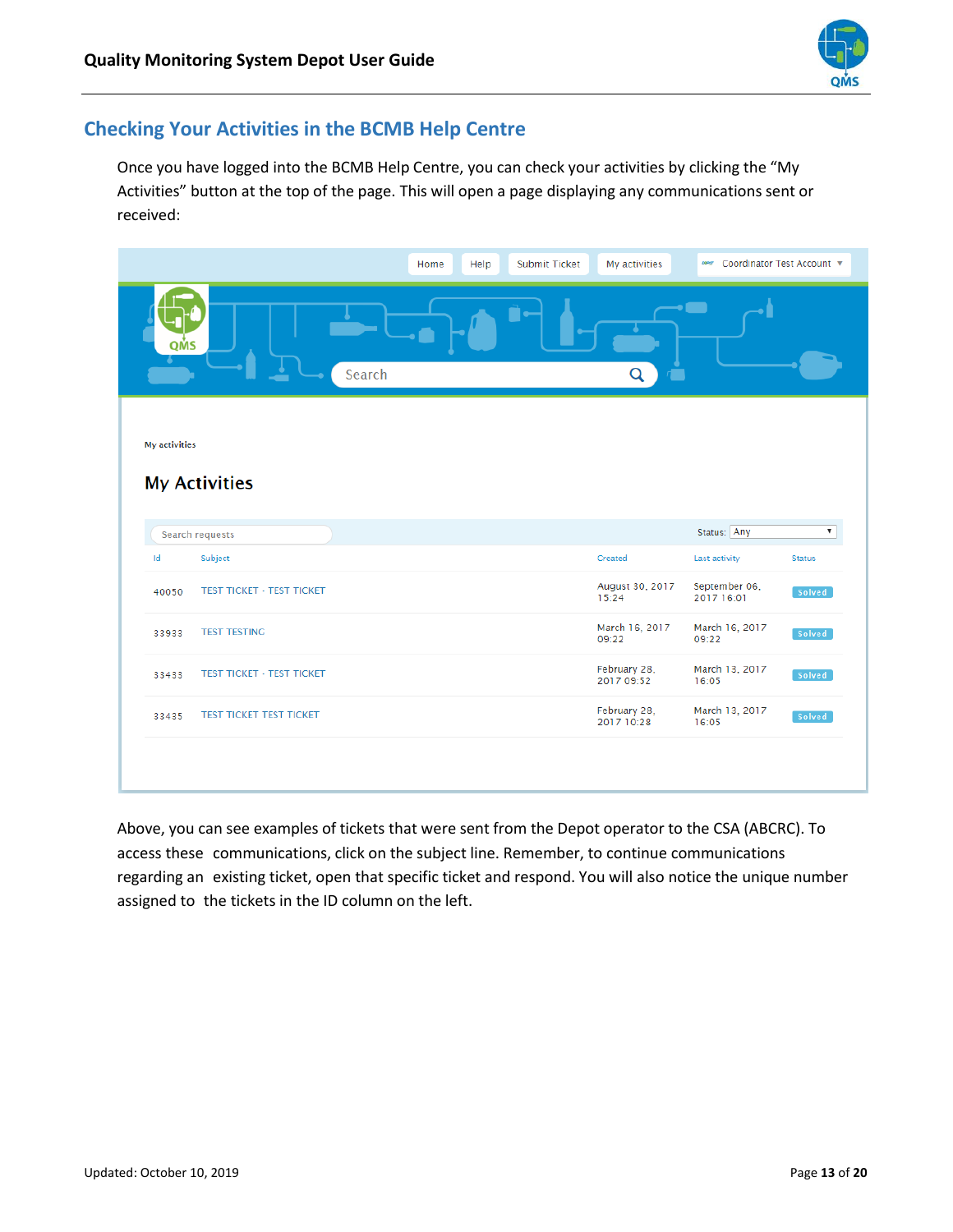

# <span id="page-13-0"></span>**Matching Your Depot's Issue to the Appropriate Ticket Category & Subcategory**

The following table is provided to help you map your Depot's issue to the most appropriate QMS Ticket category. Accurate ticket submission (ticket submitted reflects actual issue) will provide accurate data and will identify areas of our industry in need of improvement.

#### <span id="page-13-1"></span>**ABCRC/ABDA/BCMB Issues**

| Form Category: Supplies                                             |                                                                                                            |  |  |  |
|---------------------------------------------------------------------|------------------------------------------------------------------------------------------------------------|--|--|--|
| <b>Please Specify Your Issue</b>                                    | <b>When to Use Form</b>                                                                                    |  |  |  |
| ABCRC $\rightarrow$ Not enough supplies $\rightarrow$               | Depot requires glass bags to operate                                                                       |  |  |  |
| <b>Glass Bags</b>                                                   |                                                                                                            |  |  |  |
| ABCRC $\rightarrow$ Received damaged and/or                         | Depot has received damaged glass bags                                                                      |  |  |  |
| unusable supplies $\rightarrow$ Glass Bags                          |                                                                                                            |  |  |  |
| ABCRC $\rightarrow$ Too much supplies $\rightarrow$ Glass           | Depot has received more glass bags than required                                                           |  |  |  |
| <b>Bags</b>                                                         |                                                                                                            |  |  |  |
| ABCRC $\rightarrow$ Not enough supplies $\rightarrow$               | Depot requires mega bags to operate                                                                        |  |  |  |
| Mega Bags<br>ABCRC $\rightarrow$ Received damaged and/or            |                                                                                                            |  |  |  |
| unusable supplies $\rightarrow$ Mega Bags                           | Depot has received damaged mega bags                                                                       |  |  |  |
| ABCRC $\rightarrow$ Too much supplies $\rightarrow$ Mega            | Depot has received more mega bags than required                                                            |  |  |  |
| <b>Bags</b>                                                         |                                                                                                            |  |  |  |
| ABCRC $\rightarrow$ Not enough supplies $\rightarrow$               | Depot requires pallets to operate                                                                          |  |  |  |
| Pallets                                                             |                                                                                                            |  |  |  |
| ABCRC $\rightarrow$ Received damaged and/or                         | Depot has received damaged pallets                                                                         |  |  |  |
| unusable $\rightarrow$ Pallets                                      |                                                                                                            |  |  |  |
| ABCRC $\rightarrow$ Too much supplies $\rightarrow$                 | Depot has received more pallets than required                                                              |  |  |  |
| Pallets                                                             |                                                                                                            |  |  |  |
| ABCRC $\rightarrow$ Not enough $\rightarrow$ Tags                   | Depot requires tags to operate - ONLY TO BE USED AFTER                                                     |  |  |  |
|                                                                     | ORDERING SUPPLIES THROUGH ABCRC WEB PORTAL                                                                 |  |  |  |
| ABCRC $\rightarrow$ Not enough $\rightarrow$ R-Bills                | Depot requires R-Bills to operate - ONLY TO BE USED AFTER                                                  |  |  |  |
|                                                                     | ORDERING SUPPLIES THROUGH ABCRC WEB PORTAL                                                                 |  |  |  |
| ABCRC $\rightarrow$ Not enough $\rightarrow$ One Way<br><b>Bags</b> | Depot requires 1-Way bags to operate - ONLY TO BE USED AFTER<br>ORDERING SUPPLIES THROUGH ABCRC WEB PORTAL |  |  |  |
| ABCRC → Depot Inventory Adjustments                                 | Depot has received a non-ABCRC pallet                                                                      |  |  |  |
| $\rightarrow$ Received Foreign Pallet                               |                                                                                                            |  |  |  |
| ABCRC → Depot Inventory Adjustments                                 | Depot is missing supplies                                                                                  |  |  |  |
| $\rightarrow$ C-Bill Error $\rightarrow$ Missing Supplies           |                                                                                                            |  |  |  |
| ABCRC $\rightarrow$ Depot Inventory Adjustments                     | Depot has received extra supplies                                                                          |  |  |  |
| $\rightarrow$ C-Bill Error $\rightarrow$ Extra Supplies             |                                                                                                            |  |  |  |
| ABCRC $\rightarrow$ Depot Inventory Adjustments                     | Depot requires a target adjustment to Mega Bags inventory                                                  |  |  |  |
| →Target Adjustment Request →Mega                                    |                                                                                                            |  |  |  |
| <b>Bags</b>                                                         |                                                                                                            |  |  |  |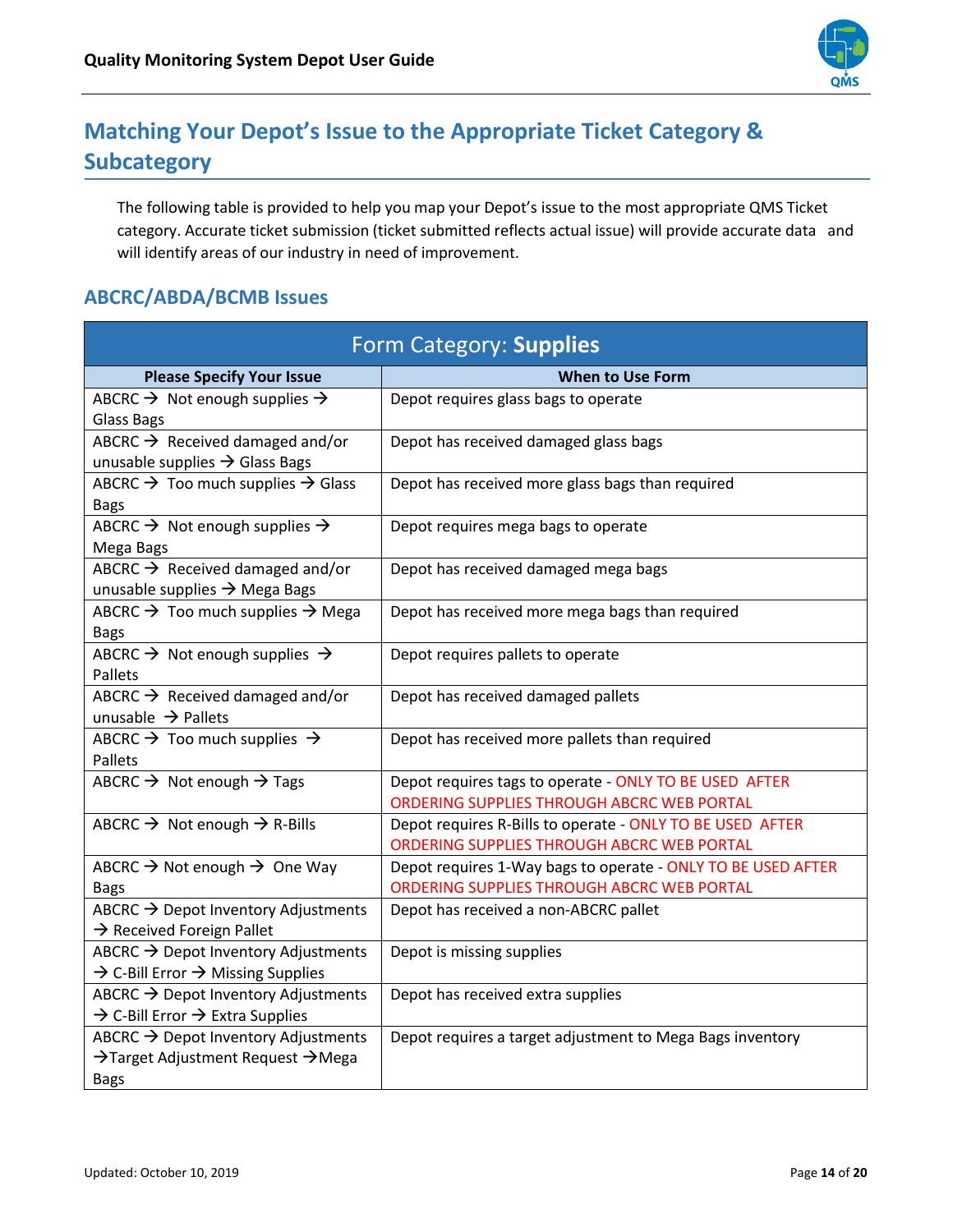

| Form Category: Supplies (cont.)                               |                                                                |  |  |  |  |
|---------------------------------------------------------------|----------------------------------------------------------------|--|--|--|--|
| <b>Please Specify Your Issue</b>                              | <b>When to Use Form</b>                                        |  |  |  |  |
| ABCRC $\rightarrow$ Depot Inventory Adjustments               | Depot requires a target adjustment to Glass Bags inventory     |  |  |  |  |
| $\rightarrow$ Target Adjustment Request Glass                 |                                                                |  |  |  |  |
| <b>Bags</b>                                                   |                                                                |  |  |  |  |
| ABCRC $\rightarrow$ Depot Inventory Adjustments               | Depot requires a target adjustment to Pallets inventory        |  |  |  |  |
| $\rightarrow$ Target Adjustment Request $\rightarrow$ Pallets |                                                                |  |  |  |  |
| BDL $\rightarrow$ Too much supplies $\rightarrow$ Pallets     | For all issues regarding BDL Supplies, first contact the Order |  |  |  |  |
| BDL $\rightarrow$ Too much supplies $\rightarrow$ Repack      | Desk:                                                          |  |  |  |  |
| Cartons                                                       |                                                                |  |  |  |  |
| BDL $\rightarrow$ Not enough supplies $\rightarrow$ Pallets   | 1 (800)-661-2337                                               |  |  |  |  |
| BDL $\rightarrow$ Not enough supplies $\rightarrow$ Repack    |                                                                |  |  |  |  |
| Cartons                                                       | Include your BDL license #, and BDL payment #                  |  |  |  |  |
| BDL $\rightarrow$ Not enough supplies $\rightarrow$ ID        |                                                                |  |  |  |  |
| <b>Stickers</b>                                               | SUBMIT A TICKET ONCE YOU HAVE ORDERED FROM THE                 |  |  |  |  |
|                                                               |                                                                |  |  |  |  |
|                                                               | SUPPLY DESK & ARE NOT SATISFIED                                |  |  |  |  |

| Form Category: Transportation    |                                                                |  |  |  |
|----------------------------------|----------------------------------------------------------------|--|--|--|
| <b>Please Specify Your Issue</b> | <b>When to Use Form</b>                                        |  |  |  |
| ABCRC $\rightarrow$ Late         | CSA carrier arrived over 1 hour past scheduled time            |  |  |  |
| ABCRC $\rightarrow$ No Show      | CSA carrier did not arrive on its scheduled day                |  |  |  |
| ABCRC $\rightarrow$ Driver Issue | CSA carrier driver is rude or uncooperative                    |  |  |  |
| ABCRC $\rightarrow$ Scheduling   | Depot requests an adjustment to CSA carrier pickup schedule; A |  |  |  |
|                                  | minimum of 1 business day notice before scheduled pickup       |  |  |  |
| $BDL \rightarrow Late$           | CSP carrier arrived over 1 hour past scheduled time            |  |  |  |
| $BDL \rightarrow No Show$        | CSP carrier did not arrive on its scheduled day                |  |  |  |
| $BDL \rightarrow$ Driver Issue   | CSP carrier driver is rude or uncooperative                    |  |  |  |
| $BDL \rightarrow$ Scheduling     | Depot requests an adjustment to CSP carrier pickup schedule    |  |  |  |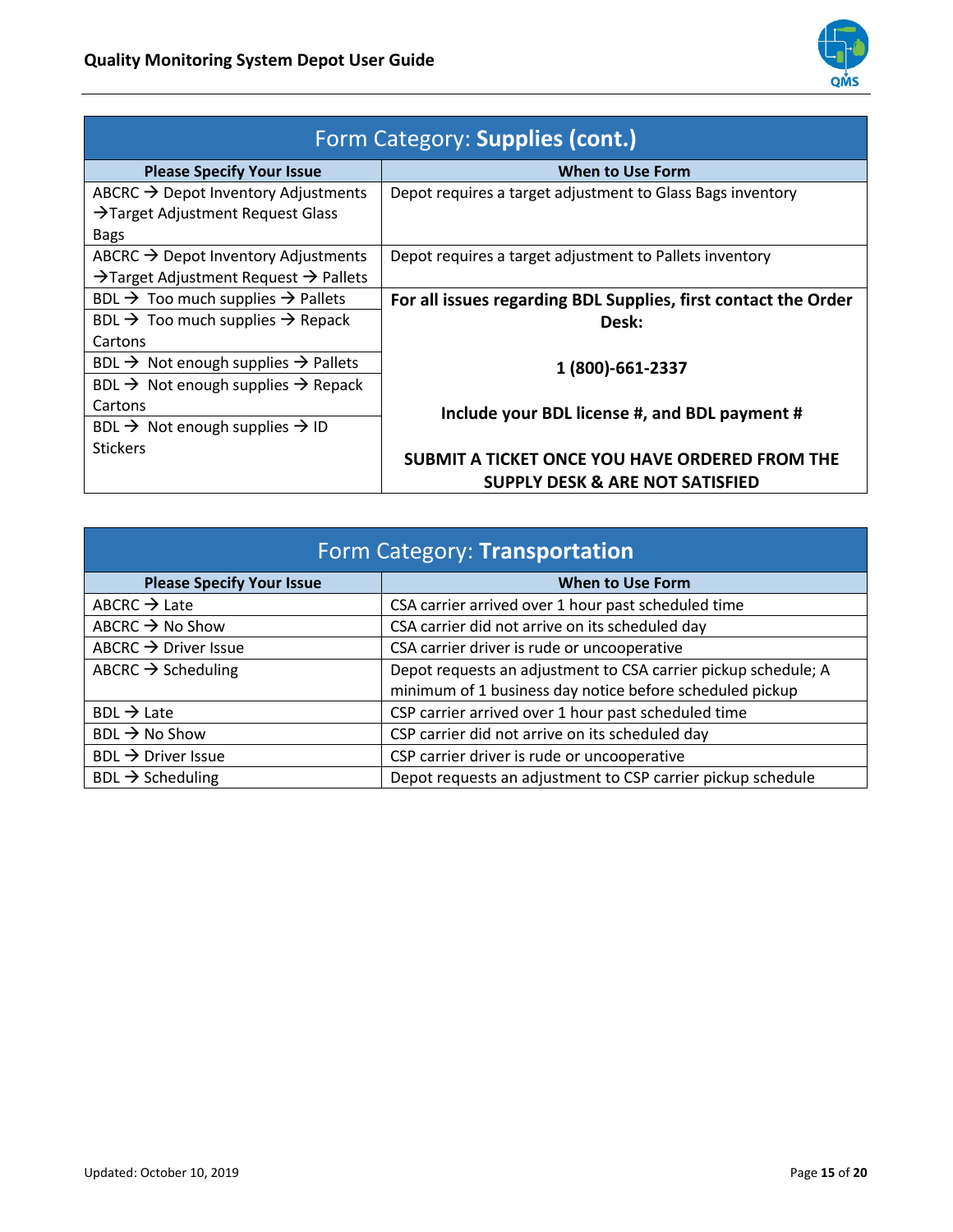

| Form Category: Payment                                                   |                                                                                                                                                   |
|--------------------------------------------------------------------------|---------------------------------------------------------------------------------------------------------------------------------------------------|
| <b>Please Specify Your Issue</b>                                         | <b>When to Use Form</b>                                                                                                                           |
| ABCRC $\rightarrow$ Late                                                 | Depot has not received payment, over 9 days have passed since R-<br><b>Bill submission to ABCRC</b>                                               |
| ABCRC $\rightarrow$ Incorrect                                            | Depot notes discrepancy between amount owing to them and<br>amount received by them from ABCRC                                                    |
| ABCRC $\rightarrow$ Adjustment                                           | Depot requests a payment adjustment                                                                                                               |
| BDL $\rightarrow$ Missing Payment                                        | For all issues regarding BDL payments, first contact:                                                                                             |
| $BDL \rightarrow$ Incorrect Payment<br>BDL $\rightarrow$ Payment Enquiry | <b>BDLAP@thebeerstore.ca</b>                                                                                                                      |
|                                                                          | Include your BDL license # and BDL payment # SUBMIT A TICKET<br><b>ONCE YOU HAVE CONTACTED ACCOUNTS</b><br><b>PAYABLE &amp; ARE NOT SATISFIED</b> |

| Form Category: Quality Control       |                                                                   |
|--------------------------------------|-------------------------------------------------------------------|
| <b>Please Specify Your Issue</b>     | <b>When to Use Form</b>                                           |
| Did Not Receive Notice of Audit      | Depot is not satisfied with timeliness of Audit notice from ABCRC |
| There is a mistake on my shipment to | Depot wishes to advise ABCRC of a mistake made on a shipment      |
| ABCRC                                |                                                                   |
| Cannot transmit ER-Bill to ABCRC     | Depot is unable to transmit ER-Bill                               |
| Request for Copy of Results          | Depot requests copy of Audit Summary Report                       |

| Form Category: POR (Point of Return Software)               |                                                                                  |
|-------------------------------------------------------------|----------------------------------------------------------------------------------|
| <b>Please Specify Your Issue</b>                            | When to Use Form                                                                 |
| rePOR $\rightarrow$ ER-Bill $\rightarrow$ Cannot transmit   | Depot cannot transmit ER-Bill and requires POR support                           |
| rePOR $\rightarrow$ ER-Bill $\rightarrow$ Cannot print      | Depot cannot print and requires POR support                                      |
| rePOR $\rightarrow$ ER-Bill $\rightarrow$ Incorrect ER-Bill | ER-Bill is not correct and requires POR support                                  |
| rePOR $\rightarrow$ Bug Report                              | Depot experienced an error with their POR system (rePOR)                         |
| rePOR $\rightarrow$ Support Request                         | Depot requires POR support or has questions about POR usage<br>(rePOR)           |
| Solum $\rightarrow$ ER-Bill $\rightarrow$ Cannot transmit   | Depot cannot transmit ER-Bill and requires POR support                           |
| Solum $\rightarrow$ ER-Bill $\rightarrow$ Cannot print      | Depot cannot print and requires POR support                                      |
| Solum $\rightarrow$ ER-Bill $\rightarrow$ Incorrect Rr-Bill | ER-Bill is not correct and requires POR support                                  |
| Solum $\rightarrow$ Bug Report                              | Depot experienced an error with their POR system (Solum)                         |
| Solum $\rightarrow$ Support Request                         | Depot requires POR support or has questions about POR usage<br>(Solum)           |
| Other POR $\rightarrow$ ER-Bill                             | Depot requires POR support for ER-Bills for a POR system not<br>otherwise listed |
| Other POR $\rightarrow$ other                               | Depot cannot transmit ER-Bill and requires POR support                           |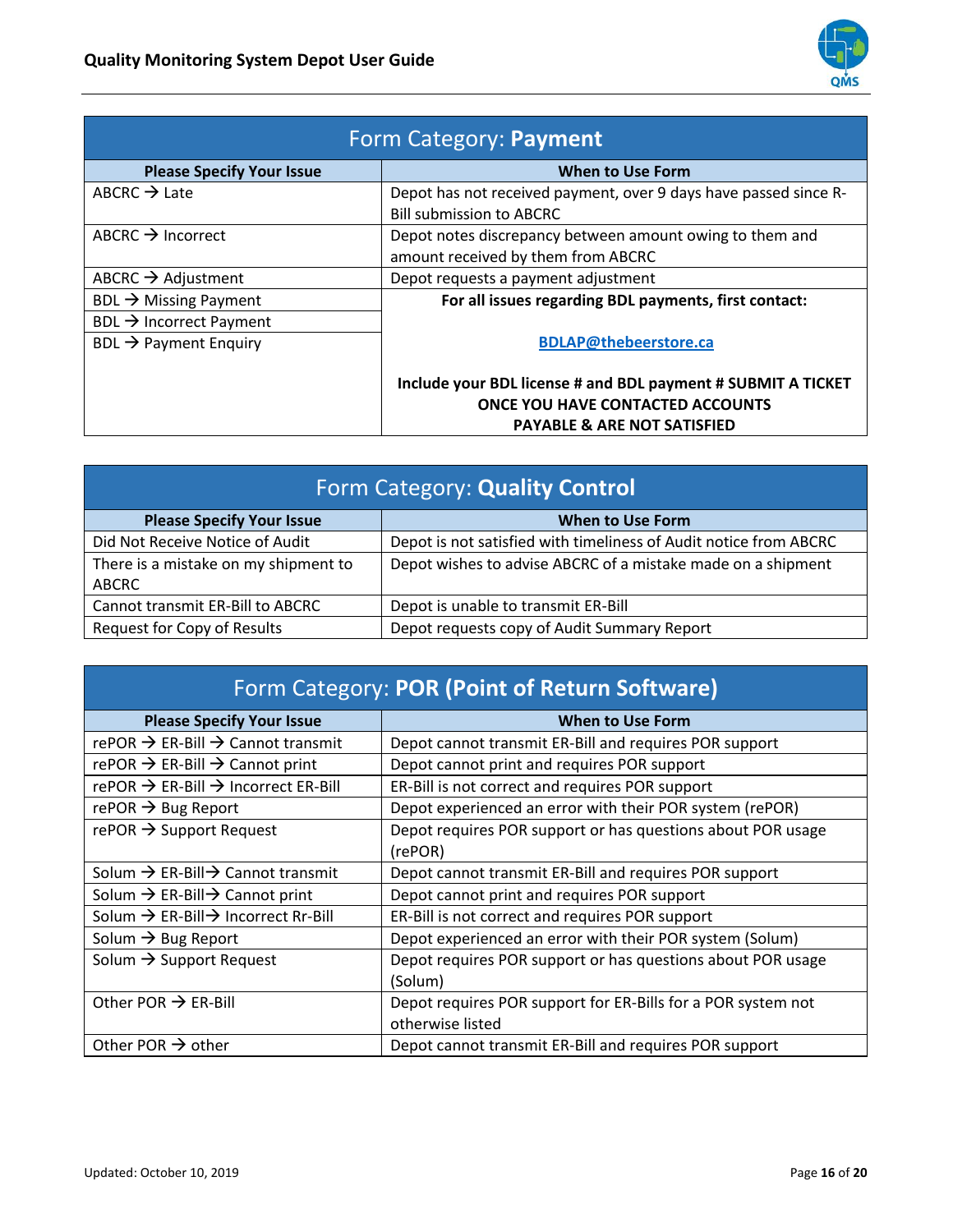

| Form Category: Refund Compliance                    |                                                                     |
|-----------------------------------------------------|---------------------------------------------------------------------|
| <b>Please Specify Your Issue</b>                    | <b>When to Use Form</b>                                             |
| Challenge an Audit $\rightarrow$ No 72 Hour         | Depot would like to challenge recent Refund Compliance Audit as     |
| <b>Notice</b>                                       | the notification was not provided within the specified timeframe    |
| Challenge an Audit $\rightarrow$ No Report Within   | Depot would like to contest the results of the Refund Compliance    |
| 14 Days                                             | Audit as the report was not provided within the outlined            |
|                                                     | timeframe                                                           |
| Challenge an Audit $\rightarrow$ Audit Report Error | Depot wishes to challenge an audit due to an error in the refund    |
| $\rightarrow$ Incorrect Refund Total                | total                                                               |
| Challenge an Audit $\rightarrow$ Audit Report Error | Depot wishes to challenge an audit due to an error in the container |
| $\rightarrow$ Incorrect Container Count             | count                                                               |
| Challenge an Audit $\rightarrow$ Audit Report Error | Depot wishes to challenge an audit due to an error - ONLY TO BE     |
| $\rightarrow$ Other                                 | USED IF ISSUE DOES NOT FIT INTO ANOTHER CATEGORY                    |
| Complaint                                           | Depot would like to make a complaint about their recent Refund      |
|                                                     | Compliance Audit                                                    |
| General Inquiry                                     | Depot wishes to inquiry about the Refund Compliance program         |

| Form Category: Product Registration |                                                                                                                         |
|-------------------------------------|-------------------------------------------------------------------------------------------------------------------------|
| <b>Please Specify Your Issue</b>    | <b>When to Use Form</b>                                                                                                 |
| Is this Container Registered?       | Depot requests confirmation of container registration (Do we<br>accept this container?)                                 |
|                                     | Note: UPC # is required<br>Note: For suspicious containers please use the Container<br><b>Validation Request Form</b>   |
| Image Submission                    | Depot notices that a specific product has changed container<br>type/material stream. Depot provides image of container. |
| Other                               | If the issue does not fall into any other category; Avoid using<br>where possible                                       |

| <b>Form Category: UCA (Uniform Code of Accounts)</b> |                                                                  |
|------------------------------------------------------|------------------------------------------------------------------|
| <b>Please Specify Your Issue</b>                     | <b>When to Use Form</b>                                          |
| When is the Filing Deadline                          | Depot would like to know the date their UCA filing is due        |
| Haven't Received a UCA Filing Package                | Depot is having issues with the DCA Re: communication,           |
|                                                      | timeliness, etc.                                                 |
| Unable to Contact DCA (Data Collection               | Depot requires information about UCA process, requirements, etc. |
| Agent)                                               |                                                                  |
| Levy                                                 | Depot has an enquiry about a levy associated with UCA non-       |
|                                                      | compliance                                                       |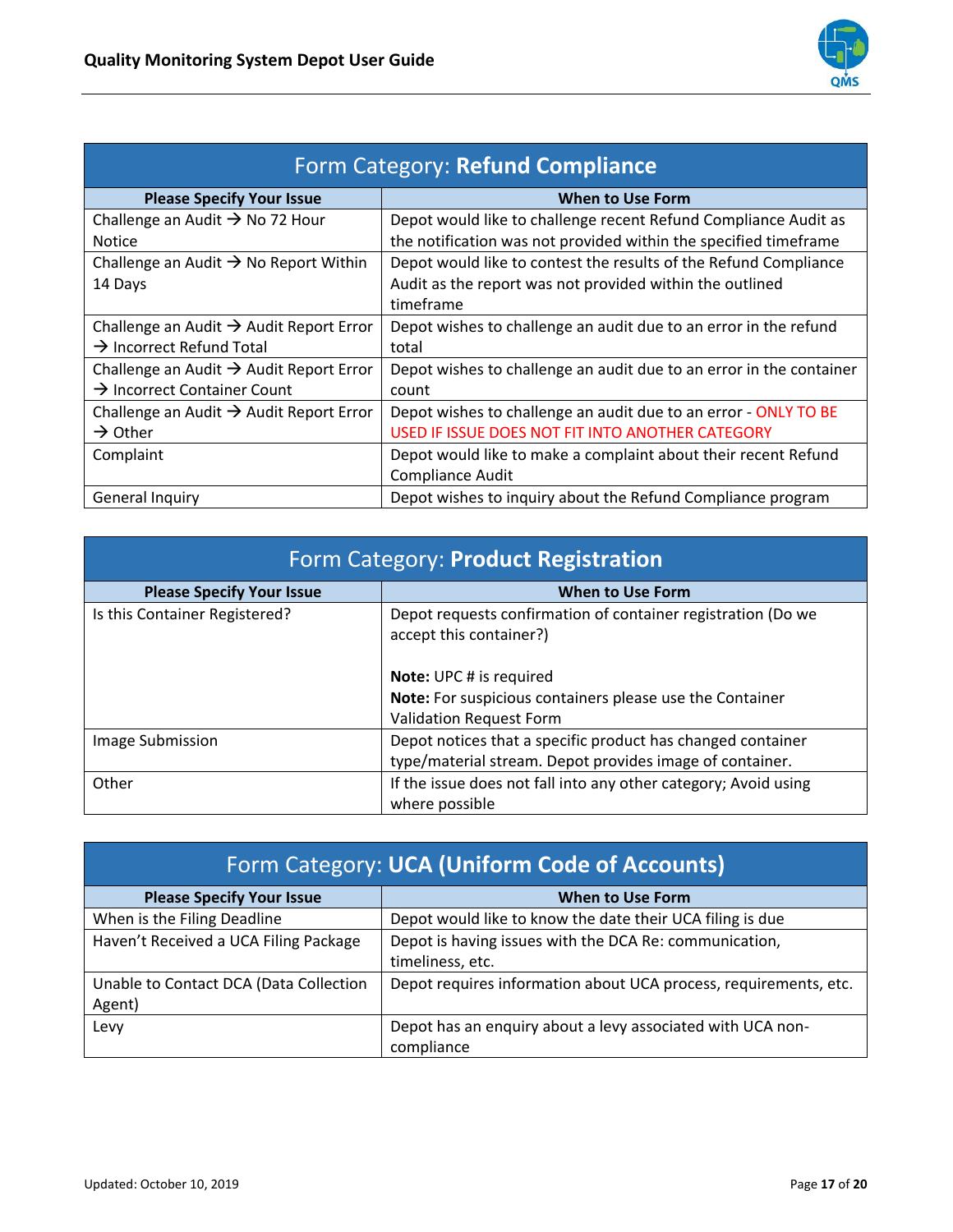

| <b>Form Category: Depot Closure Notification</b> |                                                   |
|--------------------------------------------------|---------------------------------------------------|
| <b>Please Specify Your Issue</b>                 | <b>When to Use Form</b>                           |
| <b>Depot Closure Notification</b>                | Depot would like to notify the BCMB of a closure. |
| <b>Closure Request Start Date</b>                |                                                   |
| <b>Closure Request End Date</b>                  |                                                   |
| Depot Owner/Operator                             |                                                   |

| <b>Form Category: Depot Change of Hours Request</b> |                                                             |
|-----------------------------------------------------|-------------------------------------------------------------|
| <b>Please Specify Your Issue</b>                    | When to Use Form                                            |
| Depot Change of Hours Request                       | Depot would like to request a change of hours from the BCMB |

| Form Category: General/Other     |                                                                                             |
|----------------------------------|---------------------------------------------------------------------------------------------|
| <b>Please Specify Your Issue</b> | When to Use Form                                                                            |
| N/A                              | Only to be used when Depot's issue/request does not fall under<br><b>ANY other category</b> |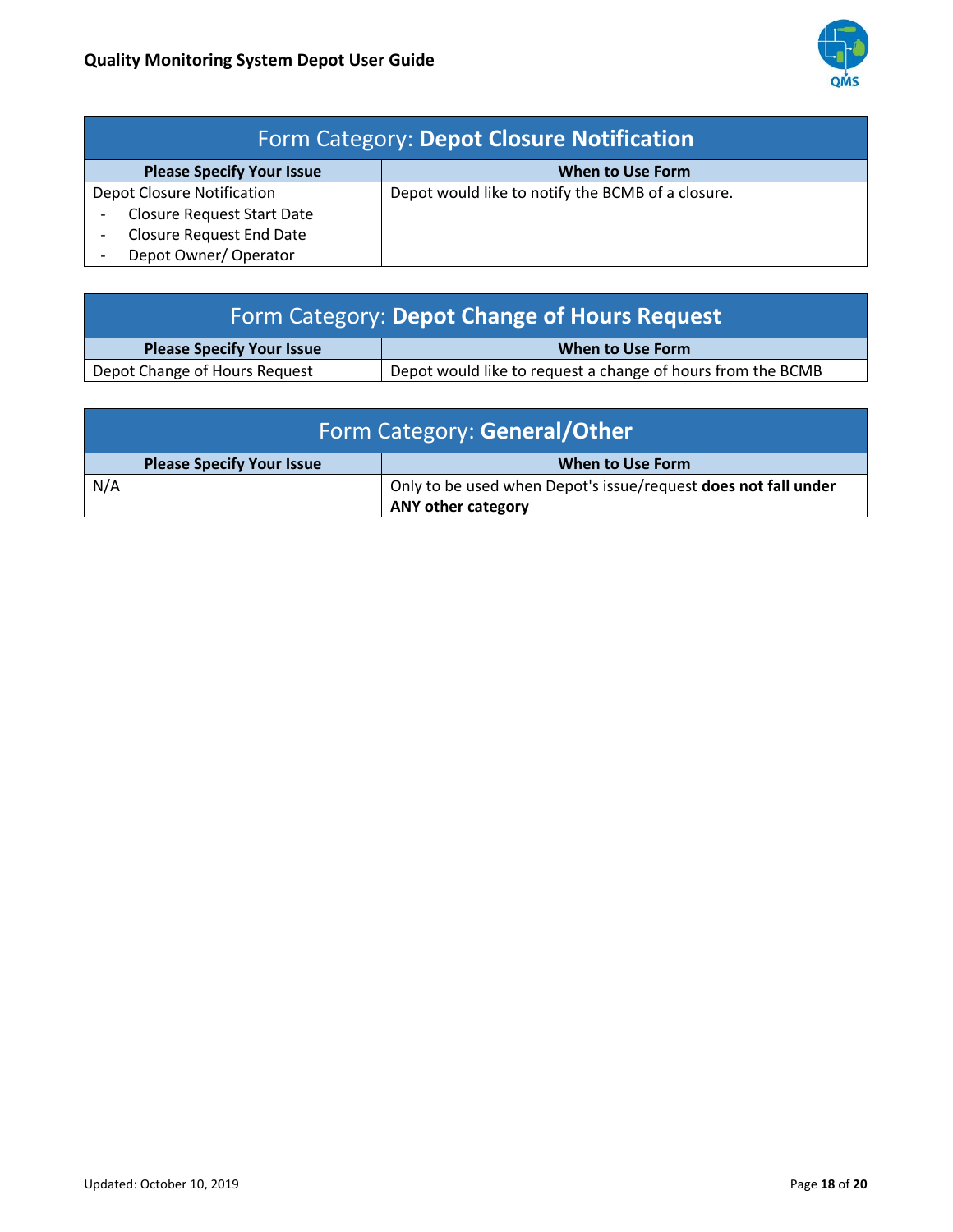

| Form Category: Container Validation Request (CVR) |                                                                 |                                                                   |
|---------------------------------------------------|-----------------------------------------------------------------|-------------------------------------------------------------------|
|                                                   | <b>Please Specify Your Issue</b>                                | <b>When to Use Form</b>                                           |
|                                                   | <b>Container Validation Request</b>                             | Depot would like to request a Container Validation regarding      |
|                                                   | <b>Customer Name</b>                                            | suspicious containers from the BCMB                               |
|                                                   | Customer Phone #                                                |                                                                   |
| $\overline{\phantom{a}}$                          | <b>Customer Address</b>                                         | Note: Checkbox's signal agreement with a statement. If a          |
|                                                   | Customer License Plate #                                        | Checkbox statement is true, check the box. For example, if the    |
|                                                   | Customer Driver's License #                                     | containers are all the same brand and/or container type, the box  |
| $\overline{\phantom{a}}$                          | Checkbox: By checking this box,                                 | would then be checked. However, if the containers are not all the |
|                                                   | you are advising the Depot that                                 | same brand and/or container type, the box would not be checked.   |
|                                                   | these are deposit-bearing                                       |                                                                   |
|                                                   | containers that were purchased in                               |                                                                   |
|                                                   | Alberta                                                         |                                                                   |
|                                                   | Depot Owner/ Operator Name                                      |                                                                   |
|                                                   | <b>Submitting Form:</b>                                         |                                                                   |
|                                                   | Checkbox: Please quarantine the                                 |                                                                   |
|                                                   | containers at your Depot and do                                 |                                                                   |
|                                                   | not pay customer or ship<br>containers to the CSA until advised |                                                                   |
|                                                   | by the BCMB                                                     |                                                                   |
|                                                   | Checkbox: Containers are all the                                |                                                                   |
|                                                   | same brand and/or container type                                |                                                                   |
|                                                   | Checkbox: Containers were                                       |                                                                   |
|                                                   | returned in a very large quantity                               |                                                                   |
| $\overline{\phantom{a}}$                          | Checkbox: Containers are                                        |                                                                   |
|                                                   | unlabeled or appear to have never                               |                                                                   |
|                                                   | been filled                                                     |                                                                   |
|                                                   | Checkbox: Containers are crushed                                |                                                                   |
|                                                   | Checkbox: Vehicle with out-of-                                  |                                                                   |
|                                                   | province license plates                                         |                                                                   |
|                                                   | <b>Container Description</b>                                    |                                                                   |
|                                                   | <b>Quantity of Containers</b>                                   |                                                                   |
|                                                   |                                                                 |                                                                   |

## Form Category: **Container Validation Request (CVR)**